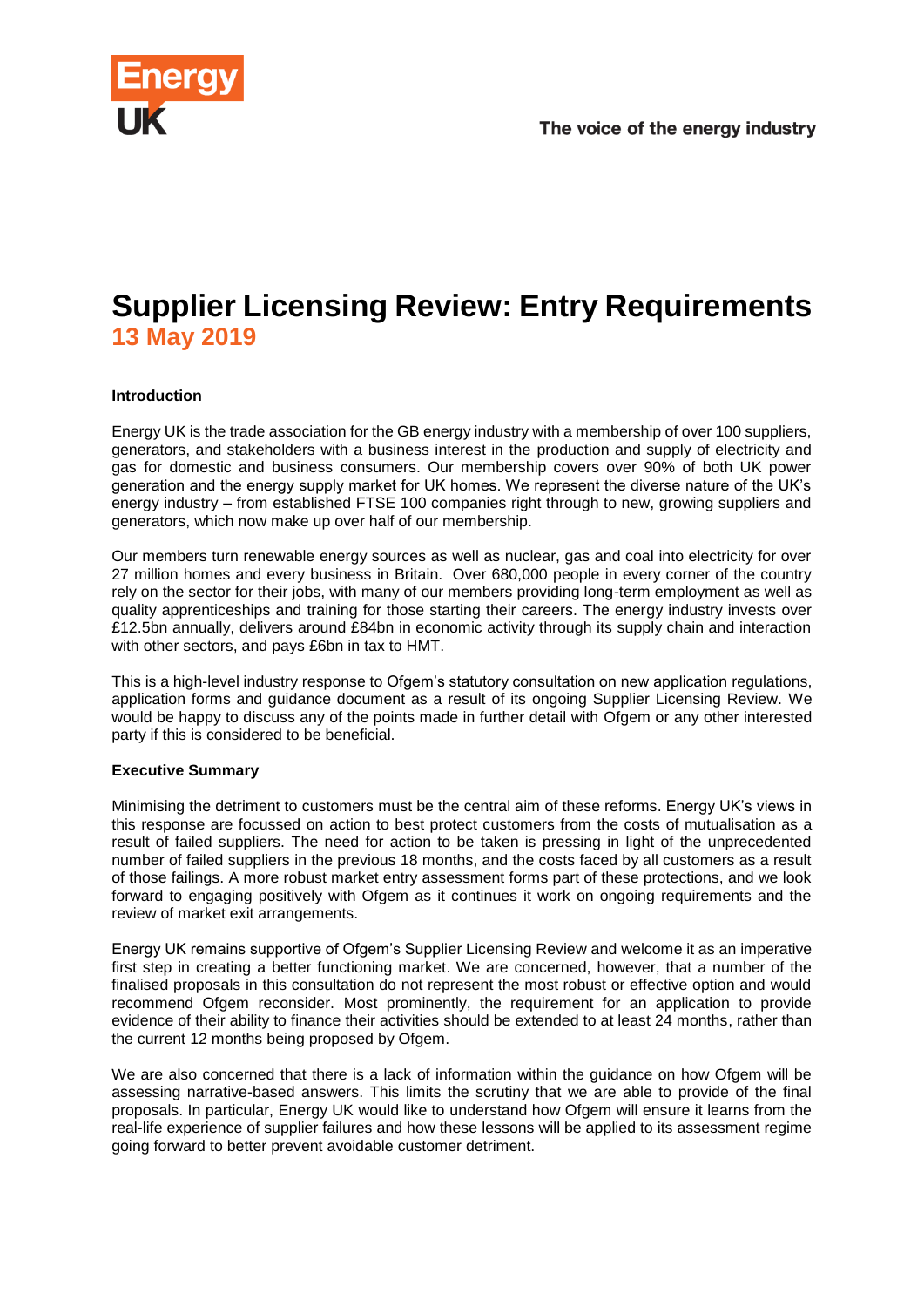Finally, Energy UK believes that Ofgem should monitor whether the new regime is delivering value on an ongoing basis, and actively rectifying regulatory requirements where necessary in a timely manner.

#### **Applications Regulations**

*1: Do you agree we should extend our enhanced 'fit and proper' assessment questions to all licence application types, not just supply licence applications?* 

Energy UK is supportive of Ofgem's enhanced 'fit and proper' assessment, as well as its proposal to extend the assessment to all licence application types.

*2: Do you agree that the proposed questions in section 12 will enable applicants for a gas or electricity supply licence to demonstrate that they meet the new supply licence application criteria?*

Energy UK believes that Ofgem's decision to limit the requirement for applicants to provide evidence of their ability to fund their activities to only the first 12 months undermines the effectiveness of the strengthened market entry requirements. Ofgem has not sufficiently made the case against requiring such information for a longer time period. In line with our response to the initial proposals, Energy UK would recommend extending the application requirement to cover the first 24 months, with a further requirement for applicants to outline their financial projections, risk management strategies and funding arrangements to cover the first three years of operation. A robust entry assessment will better protect all customers against shouldering the costs of mutualisation as a result of ill-prepared or financially unsustainable suppliers failing.

In implementing these reforms to the supplier licensing regime, Ofgem must ensure that lessons are learned and incorporated from the recent and unprecedented number of suppliers exiting the market, with many triggering the Supplier of Last Resort (SoLR) process. In particular, as illustrated in the chart below, supplier failure has rarely occurred within the first 12 months of a supplier holding a licence. This is why Energy UK believes that a longer financial timeline than the proposed 12 months should be set as part of applications, to better protect all customers and market participants.



While Energy UK does agree that post 12-month funding plans are more speculative in nature, the information received is no less important for assessing an applicant's preparedness for market entry and participation. This is particularly pertinent as the reason for these stronger entry requirements is to protect all customers against having to shoulder costs of supplier failure which we saw rise massively in 2018. As noted in our response to the previous consultation, Energy UK believes that such longerterm information could additionally be used by Ofgem as part of any new ongoing market monitoring

-

<sup>1</sup> See Annex 1 for data.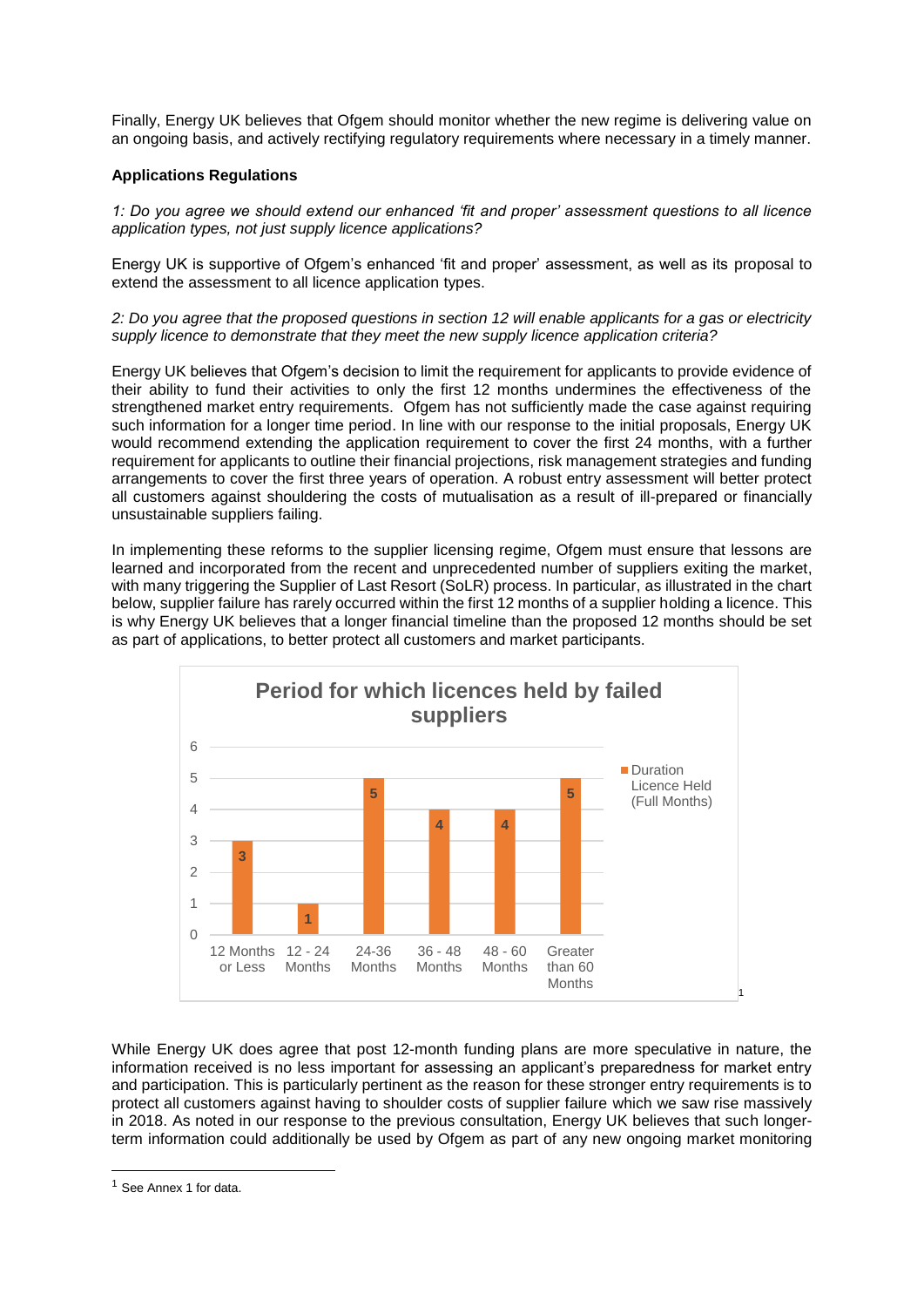and reporting requirements to aid in early detection of problems, for example as a result of companies experiencing rapid, unplanned growth.

#### *3: Do you have any other comments on the proposed new regulations/application forms, including the updated tiered process or fees? Or, is there anything we have not included that you believe should be?*

Energy UK welcomes the proposal to consolidate the tiered process by disposing of the tier 3 review. However, we believe that there is merit in bringing the Tier 1 and Tier 2 processes further together to improve the effectiveness of application assessments and gathering the best information. In particular, Energy UK believes that there would be a benefit in Ofgem having the ability to require an interview of any applicant, without the need to escalate the application to Tier 2. This may be useful given the narrative-based application and qualitative assessment of an applicant's understanding of their customer service obligations, and would also help Ofgem meet its aim of more engagement with suppliers.

We note that the main aims of the Supplier Licensing Review are focussed around financial resiliency and customer service, which has guided the proposed new entry requirements and applications. However, Energy UK believes that, in addition to the requirements on applicants to detail how they will meet their customer service obligations, applicants should be required to detail how they expect to meet their smart meter rollout obligations. The importance of a successful rollout for customers, industry and the wider energy system cannot be understated. There is also a distinct customer service aspect to the smart meter rollout that should not be overlooked by the application requirements, covering areas such as marketing, complaints and treatment of customers in vulnerable circumstances, whilst also underpinning wider energy market developments such as consumer engagement with their energy use.

Energy UK welcomes Ofgem's commitment to keep the new requirements and guidance under review. However, we would welcome greater specificity with regards to the timing or trigger for such as review. its impacts and consultation on potential improvements. Ofgem should commit itself to such a review after a specified time period, such as 12 months, or when a certain number of applications have been completed, depending on which is triggered first. This should, of course, not hinder Ofgem in taking corrective action if failings in the new regime become apparent before one of these triggers are reached. It will be important for Ofgem to react and learn from its experience of the new entry requirements to ensure that they remain as robust as originally intended.

#### **Application Guidance**

#### *4: Do you have any comments or would you suggest any changes to the section on 'Suitability to hold a licence' (Chapter 3 of the draft guidance)?*

Energy UK welcomes the inclusion of the requirement for applicants to be aware of industry code requirements. We believe that there could also be merit in Ofgem additionally considering an applicant's awareness of voluntary codes or initiatives that provide good customer service, in order to promote better outcomes for customers.

#### *5: Do you have any comments or would you suggest any changes to Chapter 4 of the draft licence application guidance, relating to the new criteria and process for supply licence applications?*

We note that only three of the four finalised overarching principles to guide Ofgem's Supplier Licensing Review reforms are listed within this Chapter (page 24). Energy UK would contend that the currently omitted principle is relevant for Ofgem's consideration of new market entry requirements. In particular, Energy UK believes that its stated aim of improving visibility of market risks could be better achieved with a more robust financial reporting requirement. As noted in our response to Question 2 above, this would allow Ofgem to better detect problems that risk consumer harm from the costs of a failed supplier and take appropriate pre-emptive action. We would, therefore, urge Ofgem to ensure that the proposed new entry requirements meet all of the overarching principles for reform and that they are all appropriately considered when finalising policy decisions.

Alongside financial sustainability, it is important that applicants understand their customer service requirements, and we welcome this additional focus in the new requirements. Ofgem should ensure that it uses its experience and real examples of where things have gone wrong for customers of other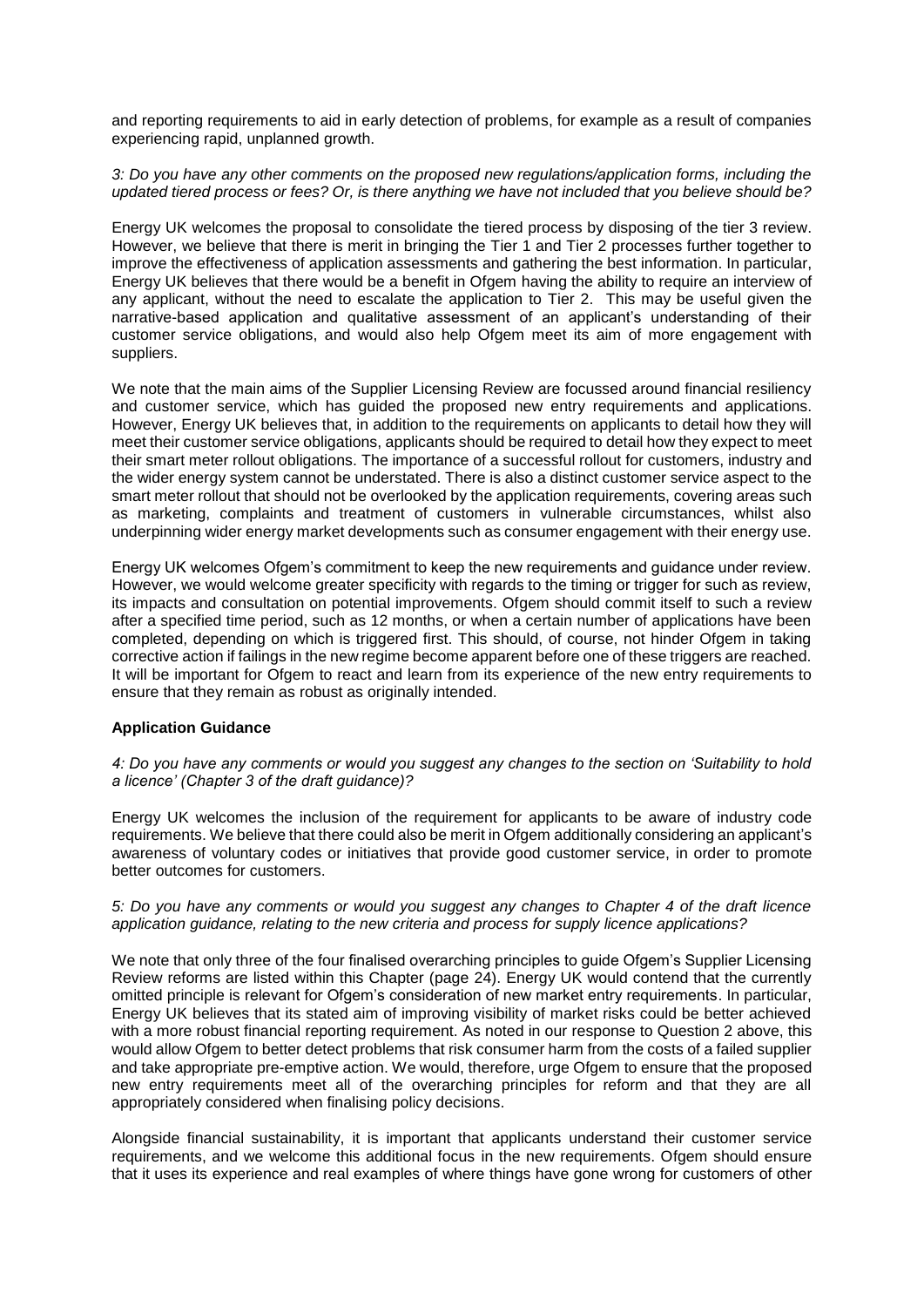suppliers, and apply these learnings to its qualitative assessment of new applications. In particular, applicants should be required to explain how they will specifically serve customers in vulnerable circumstances, since such customers will likely need enhanced customer service provisions.

*6: Do you have any other comments or would you suggest any other changes to any part of the draft guidance?*

Energy UK has no other comments or suggestions relating to the draft guidance. However, we would emphasise that the success of the new entry requirements in protecting customers from the costs of financially unsustainable businesses will also depend upon enhancements to ongoing monitoring requirements.

#### **Supplier Licensing Review: Next Steps**

Energy UK welcomes Ofgem's plan to publish an update on the way forward for the next stage of its Supplier Licensing Review shortly, and we remain keen to engage cooperatively throughout the process. Market exits in themselves are to be expected as a feature of any competitive market. At the heart of this work should be the ambition to avoid the burden of costs resulting from a failed supplier being borne unfairly by customers as a whole.

In its upcoming paper updating stakeholders on the ongoing and exit workstreams of its review, we would encourage Ofgem to consider a number of options to mitigate the risks that customers face from supplier failures. In our previous response, we highlighted a potential licence condition to avoid mutualisation of debts, and we are aware that an insurance-based model has been proposed by Laura Sandys and the Energy Systems Catapult previously.<sup>2</sup> Prior to deciding or finalising any policy proposals, we would urge Ofgem to have a full and detailed exploration of potential solutions with industry and other stakeholders.

As a matter of priority, Ofgem should review existing dormant licence holders and seek revocation of such licences where these have not been used for over 12 months. Energy UK believes that it is important that these are assessed in order to address the risk of parties being able to circumvent the new entry requirements by picking up an existing dormant licence.

In addition, and in relation to all workstreams, any new requirements and protections will only be as robust as the staffing resources in place will allow. We note that Ofgem has given itself only 10 extra days for licence applications despite the more detailed and qualitative requirements in place for applications. We would welcome clarity from Ofgem in how it will ensure that it has the appropriate staffing resources and expertise in place to ensure the success of these new requirements. .

**If you would like to discuss the above or any other related matters, please contact me directly on 020 7747 2931 or at [steve.kirkwood@energy-uk.org.uk.](mailto:steve.kirkwood@energy-uk.org.uk)** 

-

<sup>&</sup>lt;sup>2</sup> <https://www.imperial.ac.uk/grantham/publications/redesigning-regulation-powering-from-the-future.php>